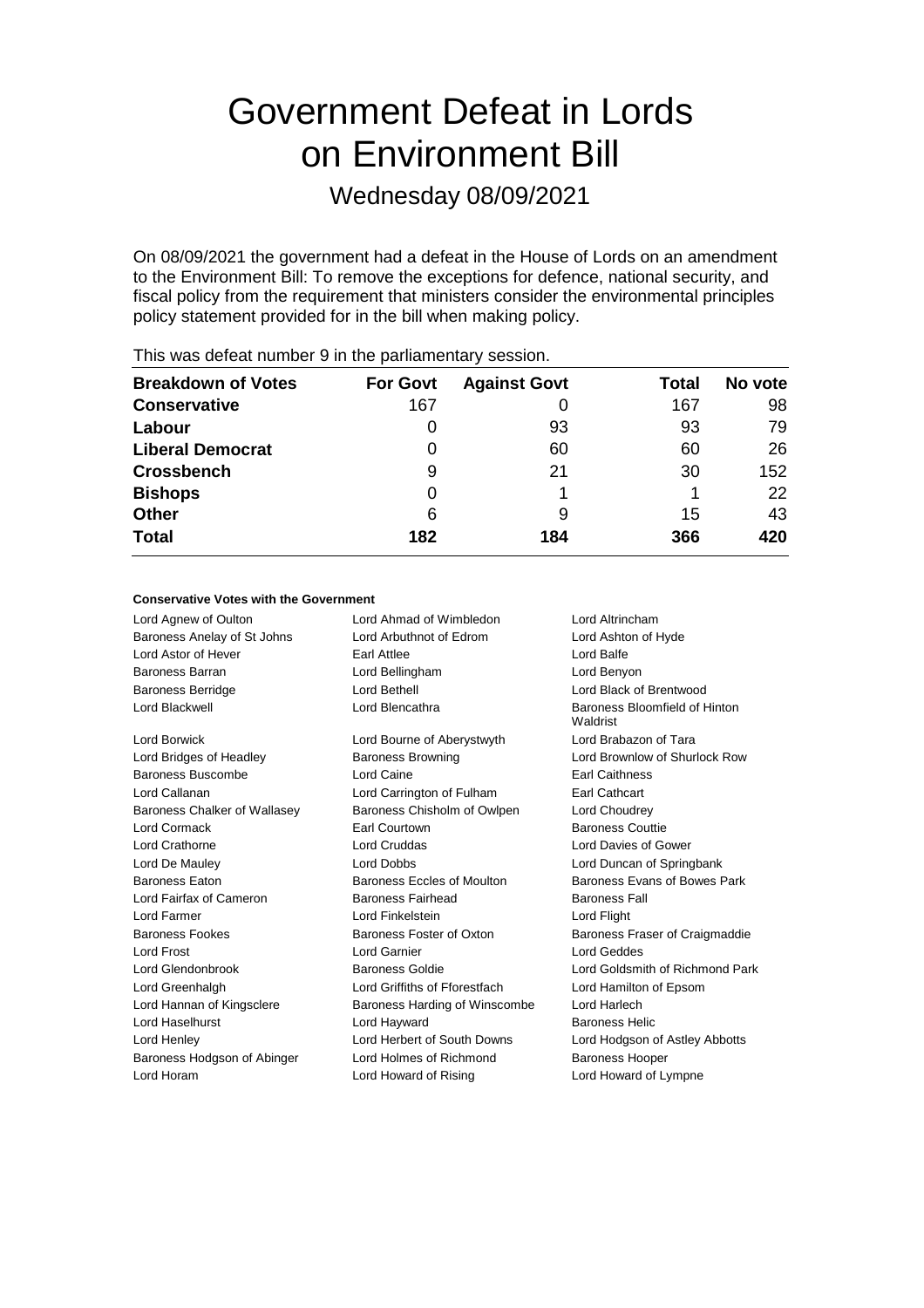Lord Young of Cookham Viscount Younger of Leckie

Earl Howe Lord Howell of Guildford Lord Hunt of Wirral Baroness Jenkin of Kennington Lord Jopling Lord Kamall Lord King of Bridgwater Lord Kirkham Lord Kirkhope of Harrogate Lord Lamont of Lerwick Lord Lancaster of Kimbolton Lord Leigh of Hurley Lord Lexden **Lord Lilley** Lord Lilley **Communical** Lord Lilley Lord Lingfield Lord Lucas Lord Mackay of Clashfern Lord Mancroft **Baroness Manzoor** Baroness Manzoor **Lord Marland** Lord Maude of Horsham Lord McColl of Dulwich Lord McInnes of Kilwinning Baroness McIntosh of Pickering Lord McLoughlin Lord Mendoza Baroness Meyer **Baroness Mobarik** Baroness Mobarik **Duke of Montrose** Baroness Morgan of Cotes **Lord Moylan** Lord Moynihan **Lord Moynihan** Lord Naseby **Lord Nash Baroness Neville-Rolfe** Baroness Newlove **Baroness Nicholson of Winterbourne** Baroness Noakes Lord Norton of Louth Lord O'Shaughnessy Lord Parkinson of Whitley Bay Lord Pickles Baroness Pidding Lord Popat Lord Price Lord Randall of Uxbridge Lord Reay Baroness Redfern Viscount Ridley Correct Lord Risby Lord Robathan Baroness Rock Baroness Sanderson of Welton Lord Sandhurst Lord Sarfraz Lord Sassoon Baroness Sater **Baroness Scott of Bybrook** Baroness Seccombe Baroness Shackleton of Belgravia Lord Sharpe of Epsom Baroness Shephard of Northwold Lord Sherbourne of Didsbury Lord Shinkwin **Earl Shrewsbury** Lord Smith of Hindhead Baroness Stedman-Scott Lord Sterling of Plaistow Lord Stewart of Dirleton **Baroness Stowell of Beeston** Baroness Stroud Baroness Sugg Lord Suri Lord Taylor of Holbeach Lord Tebbit Lord Trefgarne Viscount Trenchard Lord True Lord Tugendhat Lord Udny-Lister Baroness Vere of Norbiton **Lord Wei** Lord Wei Lord Wharton of Yarm Lord Whitby **Baroness Williams of Trafford** Lord Wolfson of Tredegar

### **Conservative Votes against the Government**

## **Labour Votes with the Government**

## **Labour Votes against the Government**

Lord Bach Lord Bassam of Brighton Lord Berkeley Baroness Blake of Leeds **Baroness Blower** Baroness Blower **Lord Boateng** Lord Bradley **Lord Bragg Lord Brooke of Alverthorpe Lord Bragg** Lord Brooke of Alverthorpe Lord Browne of Ladyton Baroness Bryan of Partick Lord Campbell-Savours Lord Carter of Coles **Baroness Chakrabarti** Baroness Chapman of Darlington Lord Clark of Windermere Lord Coaker Lord Collins of Highbury Baroness Crawley Lord Davidson of Glen Clova Lord Davies of Brixton Lord Davies of Oldham Baroness Donaghy Baroness Davies Baroness Drake Lord Dubs Lord Elder Lord Faulkner of Worcester Lord Foulkes of Cumnock Baroness Golding Lord Grantchester Lord Griffiths of Burry Port Lord Grocott Viscount Hanworth Lord Harris of Haringey Lord Haworth Baroness Hayman of Ullock Baroness Hayter of Kentish Town Baroness Healy of Primrose Hill Lord Hendy Baroness Henig **Baroness Hilton of Eggardon** Lord Hunt of Kings Heath Baroness Jones of Whitchurch Lord Jones Lord Jordan Lord Kennedy of Southwark Lord Khan of Burnley **Lord Knight of Weymouth** Baroness Lawrence of Clarendon Lord Layard Lord Lord Lord Liddle Lord Lipsey Lord McAvoy Lord McConnell of Glenscorrodale

Baroness Adams of Craigielea Lord Anderson of Swansea Baroness Armstrong of Hill Top Lord McKenzie of Luton Lord McNicol of West Kilbride Baroness Merron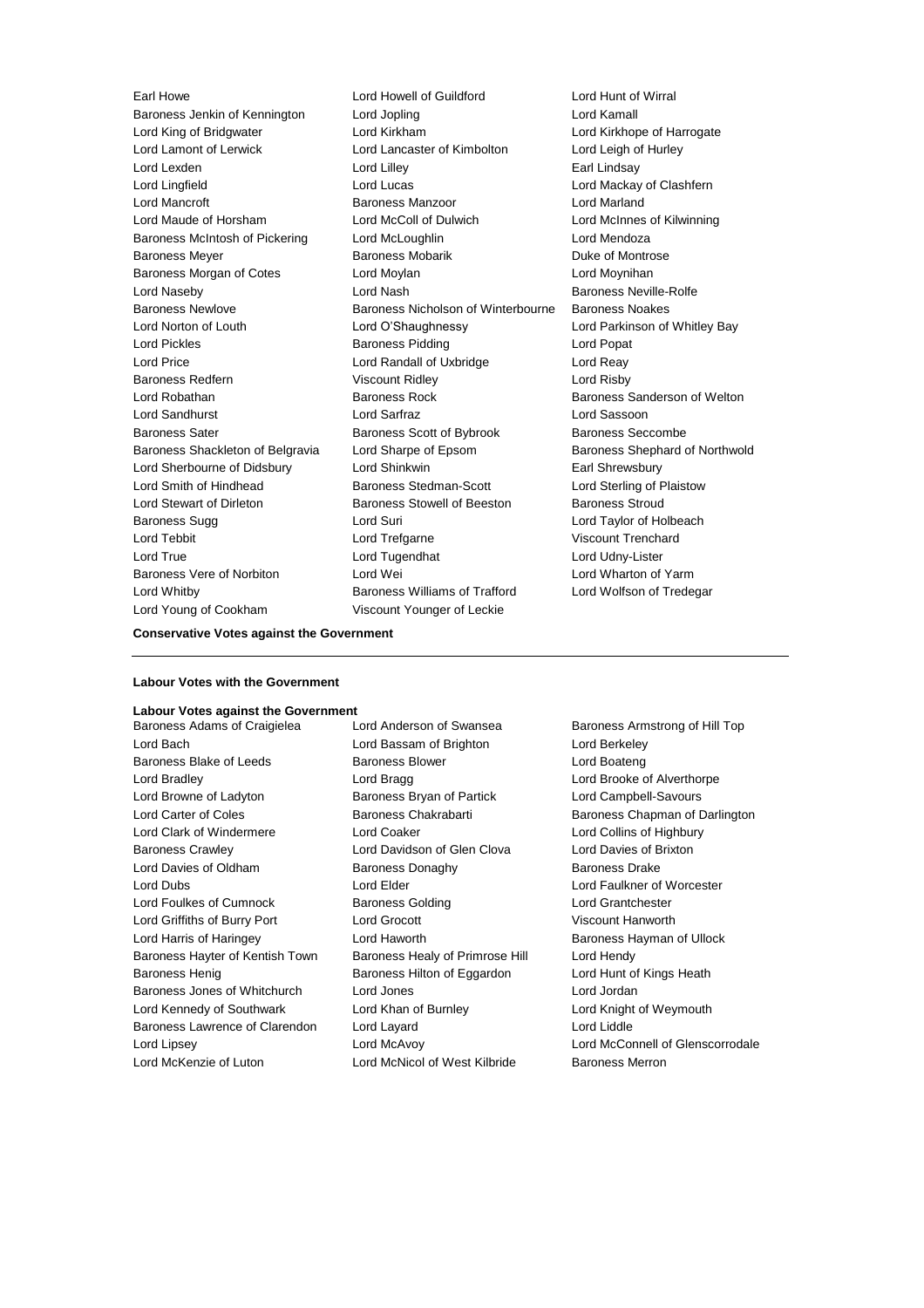| <b>Baroness Morris of Yardley</b> | <b>Baroness Osamor</b>          | Lord Ponsonby of Shulbrede        |
|-----------------------------------|---------------------------------|-----------------------------------|
| Baroness Primarolo                | Baroness Quin                   | Baroness Ramsay of Cartvale       |
| Baroness Rebuck                   | Lord Robertson of Port Ellen    | Lord Rooker                       |
| Lord Rosser                       | Baroness Royall of Blaisdon     | Lord Sawyer                       |
| Baroness Sherlock                 | Lord Sikka                      | Baroness Smith of Basildon        |
| Lord Snape                        | Viscount Stansgate              | Baroness Taylor of Bolton         |
| <b>Baroness Thornton</b>          | Lord Touhig                     | Lord Triesman                     |
| Lord Tunnicliffe                  | Baroness Warwick of Undercliffe | Lord Watson of Invergowrie        |
| Lord Watts                        | Lord West of Spithead           | <b>Baroness Wheeler</b>           |
| Baroness Whitaker                 | Lord Whitty                     | <b>Baroness Wilcox of Newport</b> |
| Lord Wood of Anfield              | Lord Young of Norwood Green     | Baroness Young of Old Scone       |
|                                   |                                 |                                   |

## **Liberal Democrat Votes with the Government**

| Liberal Democrat Votes against the Government |                                  |                              |
|-----------------------------------------------|----------------------------------|------------------------------|
| Lord Addington                                | Lord Alderdice                   | Lord Allan of Hallam         |
| Baroness Bakewell of Hardington<br>Mandeville | <b>Baroness Barker</b>           | Lord Beith                   |
| Baroness Bonham-Carter of Yarnbury            | Baroness Bowles of Berkhamsted   | <b>Baroness Brinton</b>      |
| Lord Bruce of Bennachie                       | <b>Baroness Burt of Solihull</b> | Lord Campbell of Pittenweem  |
| Lord Chidgey                                  | Lord Clement-Jones               | Lord Dholakia                |
| <b>Baroness Featherstone</b>                  | Lord Foster of Bath              | Lord Fox                     |
| Baroness Garden of Frognal                    | Lord German                      | Earl Glasgow                 |
| <b>Baroness Grender</b>                       | <b>Baroness Hamwee</b>           | Baroness Harris of Richmond  |
| <b>Baroness Humphreys</b>                     | Lord Hussain                     | Baroness Hussein-Ece         |
| Baroness Janke                                | <b>Baroness Jolly</b>            | <b>Baroness Kramer</b>       |
| Lord Oates                                    | Lord Paddick                     | <b>Baroness Parminter</b>    |
| <b>Baroness Pinnock</b>                       | Lord Purvis of Tweed             | Baroness Randerson           |
| Lord Razzall                                  | Lord Redesdale                   | Lord Rennard                 |
| Lord Scriven                                  | Lord Sharkey                     | Baroness Sheehan             |
| Lord Shipley                                  | Baroness Smith of Newnham        | Lord Stoneham of Droxford    |
| <b>Lord Storey</b>                            | Lord Strasburger                 | <b>Lord Stunell</b>          |
| <b>Baroness Suttie</b>                        | Lord Taverne                     | Lord Teverson                |
| Baroness Thomas of Winchester                 | Lord Thomas of Gresford          | <b>Baroness Thornhill</b>    |
| Viscount Thurso                               | Lord Tope                        | Lord Tyler                   |
| Lord Wallace of Saltaire                      | <b>Baroness Walmsley</b>         | Lord Willis of Knaresborough |

## **Crossbench Votes with the Government**<br>Lord Aberdare Lord Carrington

Lord Aberdare Lord Carrington Viscount Colville of Culross Viscount Craigavon **Earl Erroll** Earl Erroll **Example 20** Lord Greenway Baroness Masham of Ilton Lord Powell of Bayswater Lord Stirrup

**Crossbench Votes against the Government Lord Alton of Liverpool Lord A** 

Baroness Brown of Cambridge Baroness Bull **Baroness Bull** Lord Carlile of Berriew Earl Clancarty **Baroness D'Souza** Baroness D'Souza Baroness Finlay of Llandaff Lord Hannay of Chiswick **Baroness Hayman** Lord Hope of Craighead Lord Kilclooney **Lord Krebs Earl Lytton** Baroness O'Loan **Lord Pannick** Lord Pannick Lord Ravensdale

Lord Anderson of Ipswich Baroness Boycott

Earl Sandwich **Baroness Stern Baroness Stern** Lord Thomas of Cwmgiedd

### **Bishop Votes with the Government**

**Bishop Votes against the Government** Bishop of Oxford